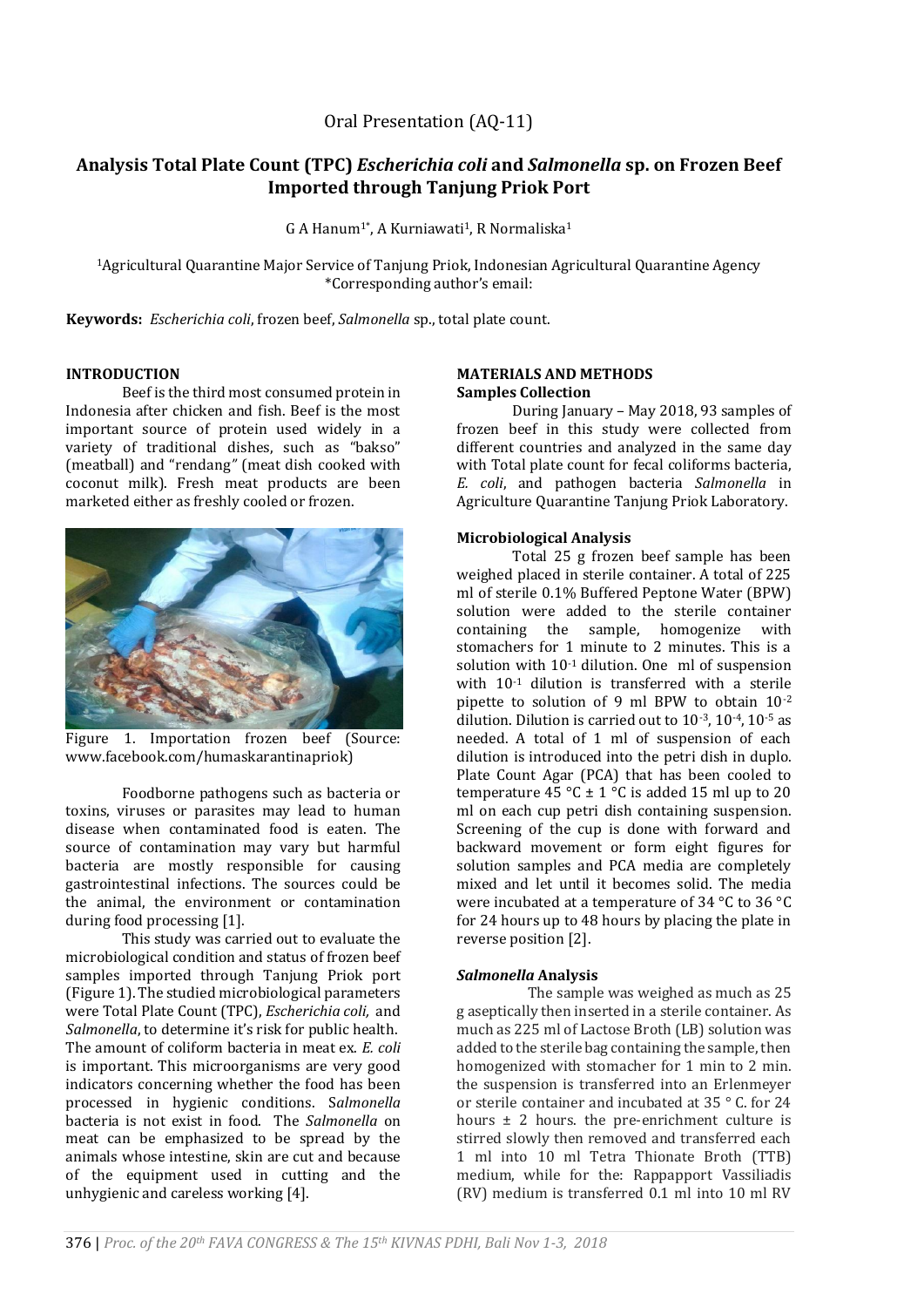# [2].

Samples with alleged contamination of *Salmonella* spp. high microbial load is incubated on an RV medium at a temperature of 42  $^{\circ}$ C ± 0.2  $^{\circ}$ C for 24 hours  $\pm$  2 hours. As for TTB media incubated at a temperature of 43 °C  $\pm$  0.2 °C for 24 hours  $\pm$  2 hours. Samples with alleged contamination of *Salmonella spp*. low microbial load were incubated on RV medium at 42 °C  $\pm$  0.2 °C for 24 hours  $\pm$  2 hours. As for TTB media incubated at a temperature of  $35^{\circ}$ C ± 2  $^{\circ}$ C for 24 hours ± 2 hours [2].

### **Isolation and Identification**

Two or more colonies were taken with ose needle from each of the incubated enrichment media, and inoculated on Hektoen Enteric Agar (HE), Xylose Lysine Deoxycholate Agar (XLD) and Bismuth Sulfite Agar (BSA) media, incubated at 35° C for 24 hours  $\pm$  2 hours. For BSA if unclear can be incubated for 24 hours  $\pm$  2 hours. Salmonella colonies on HE medium appear bluish-green with or without black dots (H2S). In XLD colonies the media looks pink with or without a shiny point or visible almost all black colonies. In BSA colonies media look grayish or blackish, sometimes metallic, the media around the colony is brown and the longer the incubation time will turn black. Identification was carried out by taking alleged colonies from the three media and inoculated to TSIA and LIA by piercing to the bottom of the agar medium, subsequently scratched on the media to be inclined and incubated at  $35^{\circ}$ C for 24 hours  $\pm 2$ hours [2].

### *Echerichia coli* **Analysis**

Weighed sample as much as 25 g aseptically then placed in a sterile container. 225 ml of 0.1% BPW solution pour into the sterile bag containing the sample was homogenized with stomachers for 1 min to 2 min. This was a solution with  $10^{-1}$  dilution. Test used 3 tube series, isolation-identification test, and biochemical test.

The 10<sup>-1</sup> dilution solution was transferred by 1 ml with a sterile pipette into a 0.1% BPM 0.1% solution to obtain 10-2 dilution. In the same way as above made 10-3 dilution. Each 1 ml sample of each dilution was piped into 3 series of Lauryl Sulfate Tryptose Broth (LSTB) tubes containing the Durhan tube, then incubated at 35 ° C for 24 hours up to 48 hours. Notice the existence of gas formed in the Durham tube. The test results are positive if formed gas.

# **Confirmation Test (Affirmation)**

The positive culture is removed by using the inoculation needle from each LSTB tube into the *Escherichia coli* Broth (ECB) tube containing the Durham tube. ECB is incubated at 45.5 °C for 24 hours  $\pm$  2 hours, if negative results are incubated

for 48 hours  $\pm$  2 hours. Note the presence of gas formed in the Durham tube. The test results are positive if formed gas.

### **Isolation-Identification**

Scratches made on Levine Eosin Methylene Blue Agar (L-EMBA) or VRBA medium from a positive ECB tube, incubated at 35 °C for 18 hours up to 24 hours. The alleged colony of *E. coli* is 2 mm to 3 mm in diameter, black or dark in the center of the colony, with or without glossy greenish metallic on L-EMBA media. The suspected colonies of each L-EMBA medium were taken using ose, and transferred to PCA tilt. Inclined PCA was incubated at 35 °C for 18 hours up to 24 hours for biochemical tests.

### **Biochemical Test with IMViC Test [2]**

Interpretation of biochemical test results the classification of *E. coli* is IMViC reaction with the  $++--$  or  $-+-$  pattern (Table 1).

| Tabel 1. Reaction Indole. Methyl Red. Voges- Proskauer, Citrate (IMVIC) |                       |            |  |      |         |  |  |  |  |  |
|-------------------------------------------------------------------------|-----------------------|------------|--|------|---------|--|--|--|--|--|
|                                                                         | $E$ . coli Type       | Indol   MR |  | 1 VP | Citrate |  |  |  |  |  |
|                                                                         | $E$ coli spesific     |            |  |      |         |  |  |  |  |  |
|                                                                         | E. coli non spesifikc |            |  |      |         |  |  |  |  |  |

# **RESULTS AND DISCUSSION**

The total plate count is the enumeration of aerobic, mesophillic organisms that grow in aerobic conditions under moderate temperatures of 20-45 °C. This count includes all pathogens and nonpathogens and is used to determine the hygienic status of food produced. Total plate count can be made using plate count agar. This microbiological growth medium is not a selective medium.

The total bacteria counting results obtained from 93 sample collected from some frozen beef were given in Table 2 and 3. The 100% of frozen beef investigated according to the Figure 2. The microbiological analysis results of import frozen beefs were shown in Table 2.



Figure 2. Total plate count (Source: Private collection from Agricultural Quarantine of Tanjung Priok Laboratory)

TPC results showed the number of microbes contained in imported frozen beef ranged